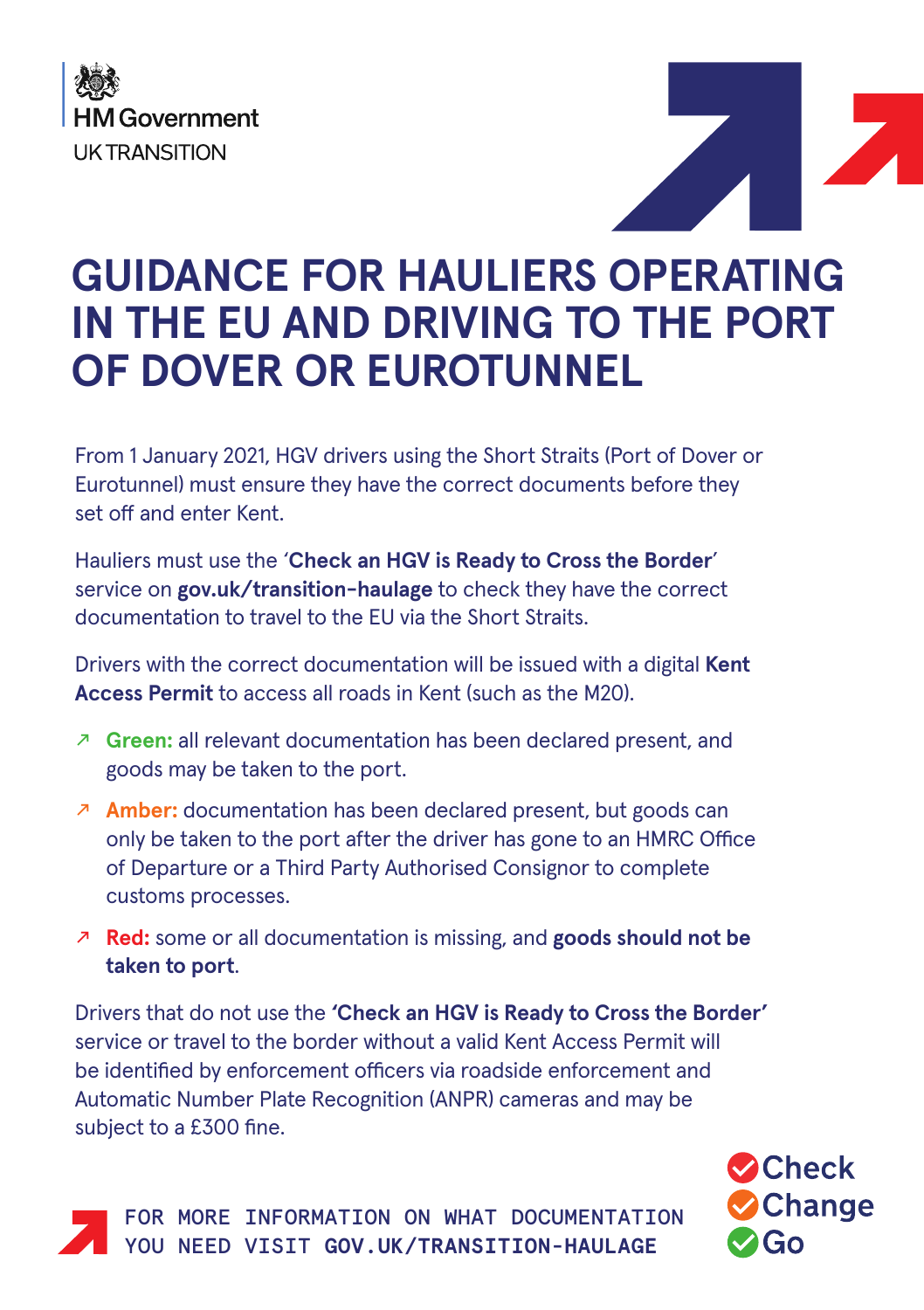## **OPERATION BROCK**

Operation Brock is a traffic management system designed to keep Kent's roads open in the event of disruption at the Port of Dover and Eurotunnel.

When Operation Brock is in force it is a **legal requirement to use the signed routes only** for HGV journeys to Port of Dover and Eurotunnel.

Enforcement officials will be deployed to intercept vehicles trying to use alternative routes – drivers who are caught risk a **£300 fine** and will be turned around.



Operation Brock options include:

- ̊ **A20 Dover TAP:** A queuing system which holds lorries until space becomes available at the Port of Dover.
- ̊ **M20 Moveable Barrier:** A concrete barrier between junctions 8 and 9 of the London-bound M20 to install a contraflow. HGVs bound for Dover and/or Eurotunnel will be held on the coastbound carriageway.
- ̊ **Manston Airfield:** An off-road site designed to hold traffic heading for the Port of Dover. Border readiness checks will take place here to ensure hauliers have the correct paperwork.
- ̊ **Ashford Sevington Inland Border Facility:** An off-road site next to junction 10A of the M20, to be used if the M20 contraflow approaches capacity.
- ̊ **A256 TAP:** A queuing system which holds lorries coming from Manston until space becomes available at the Port of Dover. Only used if Manston is activated.

Depending on the situation and your destination, you will be directed to one of these areas. Signs, diversions, and speed restrictions will be in place.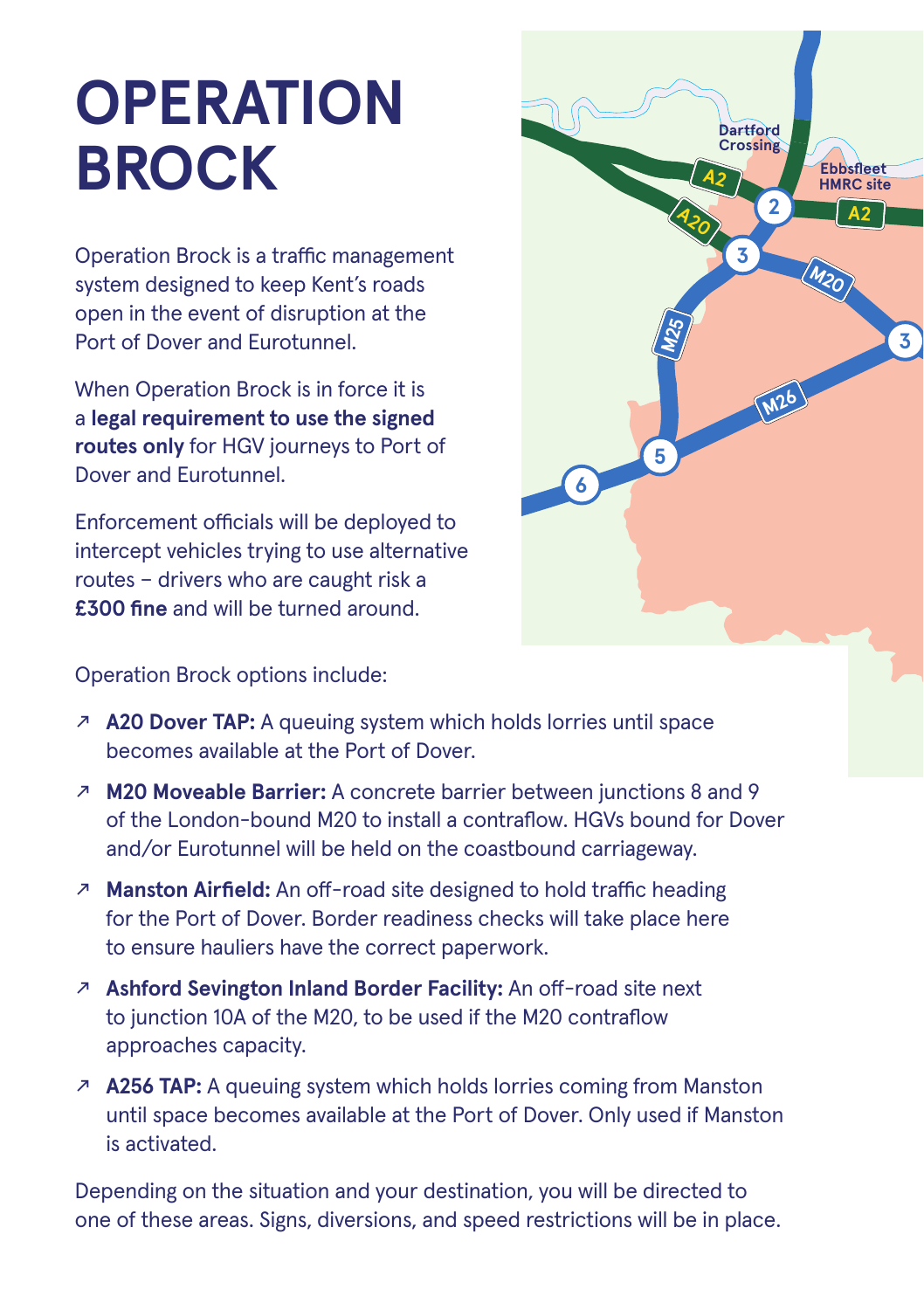

Visit **highwaysengland.co.uk/OperationBrock** for the latest information.

If travelling through Kent in early 2021, there may be disruption in the event of delays at the border. Plan your journey to ensure you take breaks before entering Kent to minimise the risk of hitting drivers' hours limits.

Make sure you have enough food and water and if possible, arrive in Kent at the beginning of your working day.